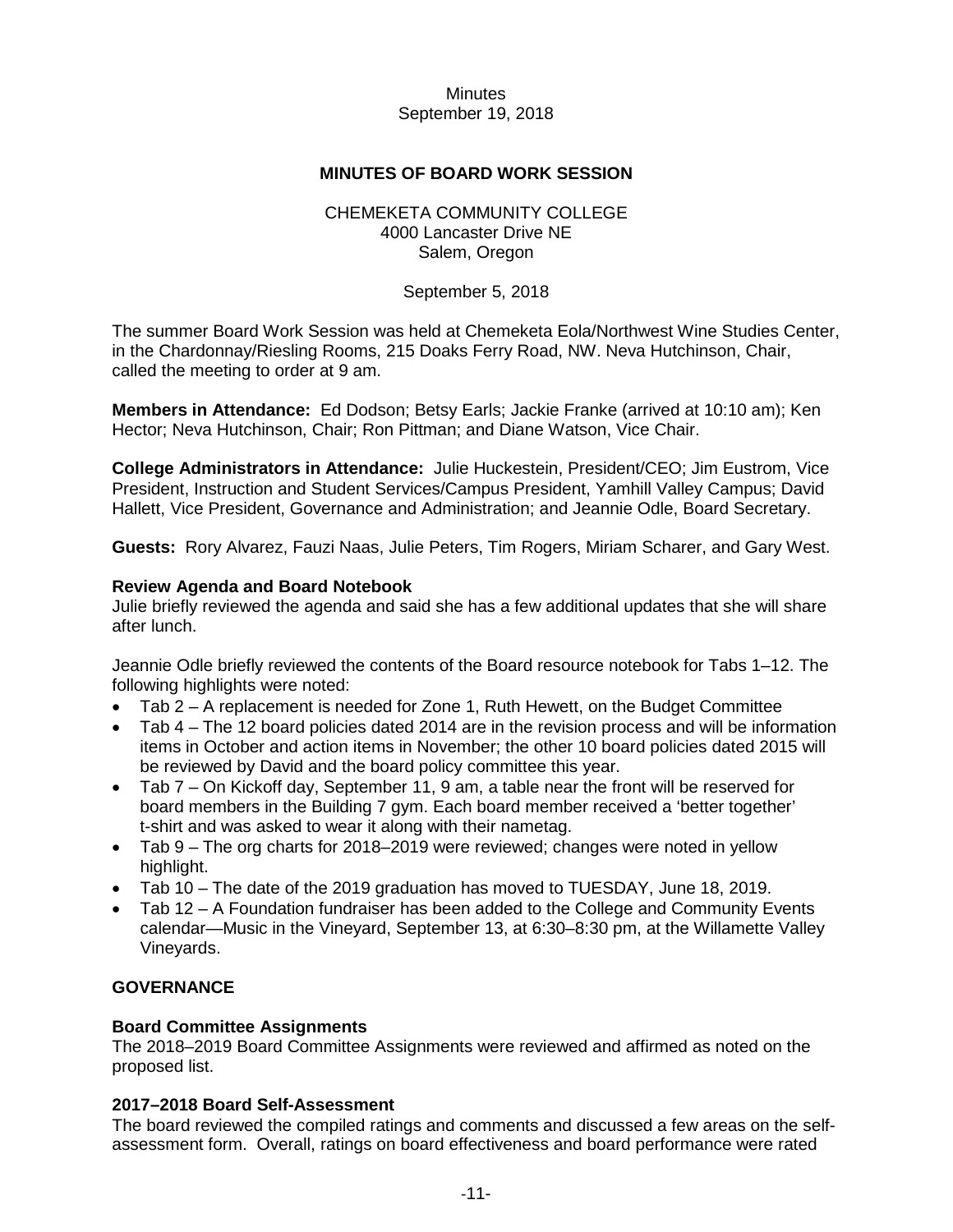Minutes of Summer Work Session Board of Education September 5, 2018 Page 2

3 (consistently exceeds expectations). Ratings of 2 (meets expectations) were noted on the 2017–2018 Board Goals for Questions 13, 14, and 15.

After lengthy discussion, the following recommendations were made:

- Keep and re-word Questions 13 (add something around equity, or change to Proactively look for opportunities to increase . . . .)
- Keep and re-word 14 (add timing of the board's involvement in the addition or deletion of academic programs and add educational trend. Ken suggested rewording Question 14 to "Working with the president to clarify the board's role setting the strategic direction of the college including, but not limited to, financial sustainability (or stability); long-range facilities planning, academic programs, and educational trends
- Remove Question 15, but have Julie provide regular updates about HECC, CCWD and OPC at board meetings
- Keep Question 16
- Add another goal around transitioning of a new president

There was also discussion on when and how to alert/inform the board about new programs or suspension or termination of academic programs. The board asked to be given a heads-up if programs are being added, eliminated, or suspended before it comes as an information and action item. It was suggested that Julie or Jim write a brief update and include it in the monthly board agenda packet or add a standing item on the administrative updates during board dinner.

# **Board Goals for 2018–2019**

Based on the board assessment discussion, David Hallett will develop a draft of board goals for next year and will share them with the Board Goals Committee (Ed, Neva, and Diane), and then bring to a board dinner. Board members were asked to be thinking of board goals, as well as their individual goals for the year, and to send them to David or Jeannie by September 28. A draft of the board goals will be shared at the September or October board dinner.

# **Board Guiding Principles and Monitoring System Review**

The board re-affirmed that the current guiding principles were still relevant and made no changes. Neva brought up the Board Monthly Verbal Reporting form and said that the board activities do not match up to the board goals. It was recommended that the board goals columns be removed and that board members only list the activities they participated in each month. The board goals can be listed at the top or bottom as just a reminder. David will check to see if there is anything in the accreditation requirements around board goals.

## **Draft of 2018–2019 Placemat**

Julie Peters and Gary West from the Planning and Lean Development office presented a draft of the 2018–2019 Placemat. Julie Peters described the process that Exec Team went through at their summer retreat to review and discuss each initiative and whether it would continue or not. An important step was to identify the key stakeholders for each initiative and to have one-onone meetings with Julie Peters or Gary West to have deeper, more thoughtful discussions to identify the planned activities, milestones, and significant measures. Julie Peters distributed two versions of the 2018–2019 Placemat. One is the same as last year's with the front page listing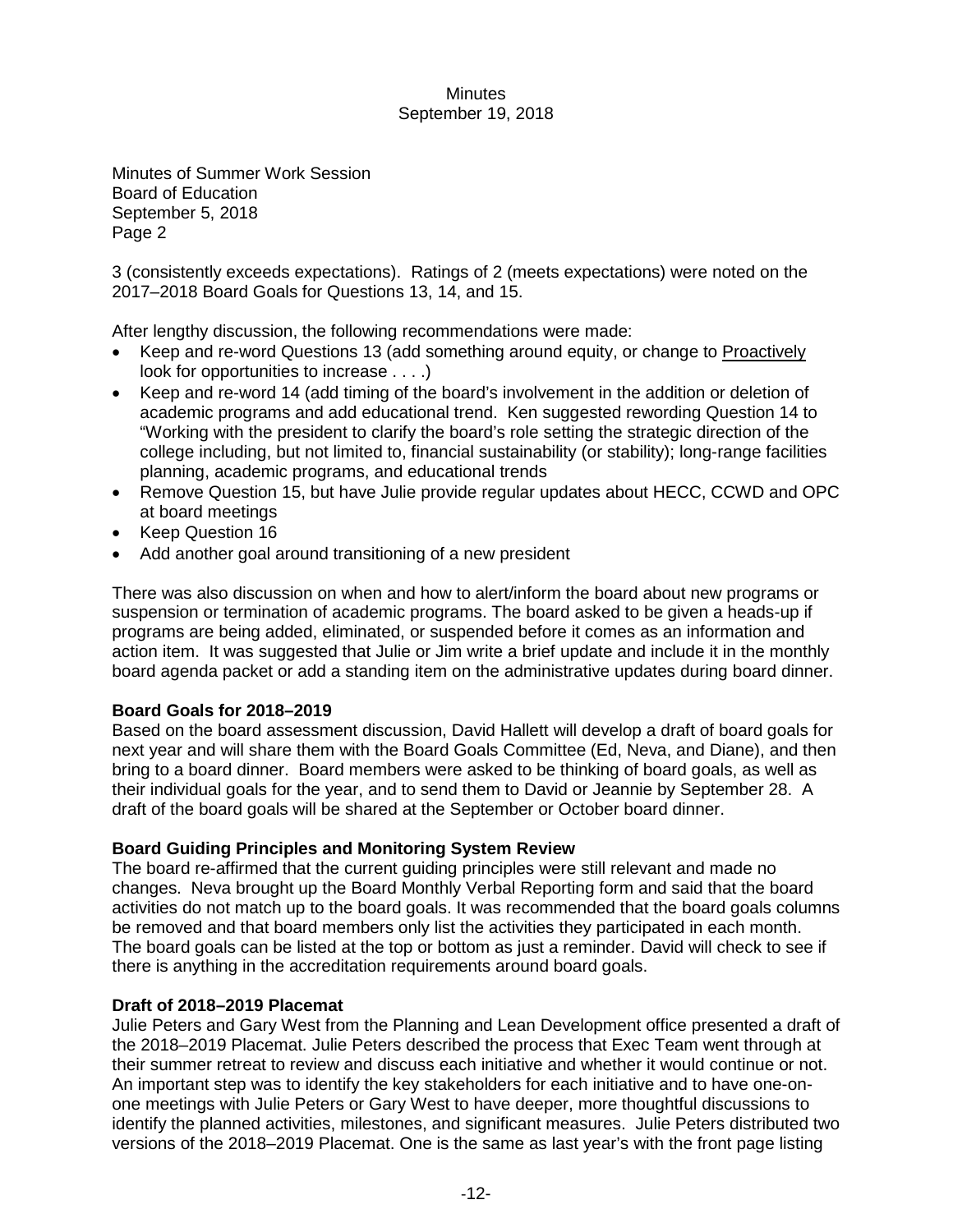Minutes of Summer Work Session Board of Education September 5, 2018 Page 3

the 16 Strategic Initiatives and the reverse side would be the measures. The other version would have two core themes on the front and the other two on the reverse side; however, it would have the measures listed right below the Planned Activities and the Milestones, which was a recommendation from the Year 3 accreditation team—to better align the measures with the activities. Julie Peters also pointed out that "GP" was listed next to initiatives that relate to Guided Pathways.

## **Data and Measures (Leading and Lagging Indicators)**

Fauzi Naas, director of Institutional Research, used a PowerPoint to explain and share examples of leading and lagging indicators. Leading indicators "influence future performance" and lagging indicators "analyze past performance". The student data points that he has shared in the past during board meetings will focus on leading and lagging indicators this year. The board was asked what other types of data they would be interested in seeing. They suggested more leading (to take action) than lagging indicators, ethnicity, placement testing into remedial courses, how many credits are students coming in with. Also, definition of an adult learner (over 21?)

## **Wrap-up of 2017–2018 Placemat**

Julie Peters reported the wrap-up is a short narrative on the year-end status of each of the 16 strategic initiatives from last year. Only one of the 16 initiatives will be removed from the Placemat; all the others will remain with different activities and milestones. Julie Peters noted data on the measures will be added to the 2017–2018 Placemat to the percent of change between 2016–2017 and 2017–2018 and will be shared with the board at a future meeting.

## **UPDATES**

## **Proposals for the OCCA Fall Conference, November 7–9, SunRiver**

Exec Team proposed three break-out sessions: 1) Integrated Education and Training Cohorts (e.g., ECE and Welding); 2) Summer Bridge Programs; and 3) Bi-lingual Education Program/ Pathway to University. All three proposals will be submitted for consideration.

## **Brooks Transportation Complex**

The board was reminded about the proposed intermodal/transload facility that may be located at Brooks or Millersburg. This would have potential for educational opportunities and job training. Kevin Mannix is spearheading this project and requested that Chemeketa provide a letter of support. The board briefly discussed the project and suggested that the letter come from Julie and Neva. Julie will draft out the letter and share it with the board.

## **Measure 105**

PCC recently sent out a letter asking what position community colleges are taking on Measure 105 that repeals the sanctuary law. Julie noted board policy #1630, Endorsements, prohibits endorsing "any local, state, or national issue, unless the issue directly relates to college operations or would otherwise impact the college."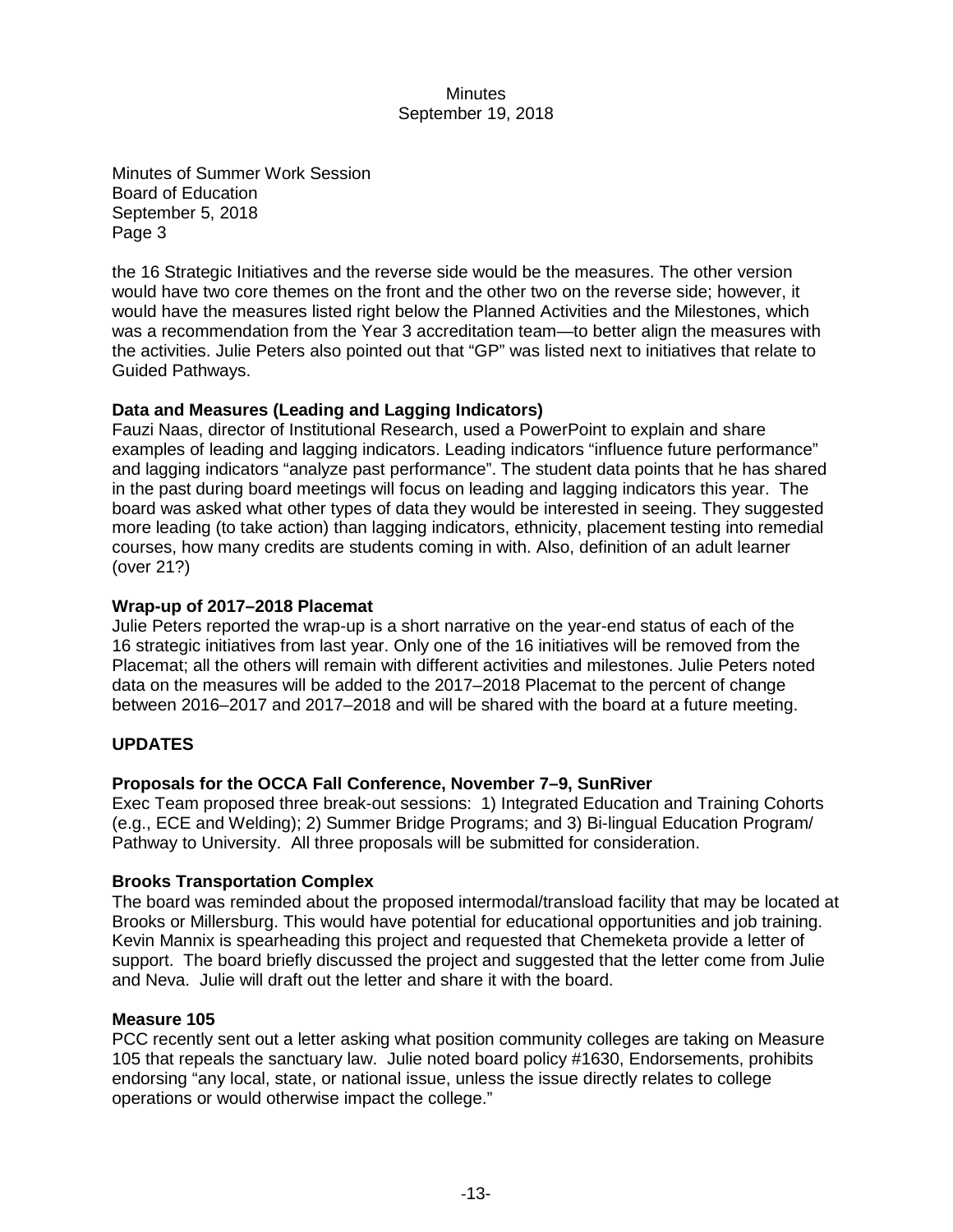Minutes of Summer Work Session Board of Education September 5, 2018 Page 4

# **Accreditation Year 3 Mid-Cycle Report**

Jim Eustrom referred to the report in the notebook, specifically, page 10 that lists the acknowledgements and the areas of focus in preparation for the Year 7 accreditation review. In summary, the major areas the college needs to focus on were:

- Better alignment of budget with the planning process
- Too many measures, need to refine
- Liked the Placemat, but need to refine the measures and focus should be on student completion and persistence
- Improve the analytical aspect of data
- Written documents need more clarification

## **Tuition-setting Guidelines**

Miriam Scharer reviewed the handouts, which included a proposal for tuition and universal fee increases for 2019–2020 and beyond to bring Chemeketa's rates more closely aligned with the other community colleges. It included background information, and current tuition and universal fee rates. It presented some strategies and options to realign the college's tuition and universal fee rate to established guidelines within three years and to reduce the forecasted financial shortfall. Jim Eustrom reviewed a proposal to add differential fees to most of the CTE programs and all science courses. Jim shared the effect this would have on financial aid including the Pell grant, the Oregon Opportunity grant, the Oregon Promise, and Chemeketa Scholars. There was lengthy board discussion and further conversations will take place between now and the budget committee meetings.

## **Facilities Master Plan**

Tim Rogers and Rory Alvarez reviewed the format of the 2018 Long-Range Facilities Plan covering 2018–2025; the last update was done in 2013. Various sections were reviewed and discussed. The plan will be updated annually and shared at future summer board work sessions. In order to prepare for a future bond, possibly in 2022, plans will be made to hire a consultant to engage the board and the college in a comprehensive facilities planning study.

Tim and Rory shared an update on the Brooks well water issue. In 2006 the college became responsible for the well when Marion County Fire turned over the Regional Training Center to the college. The well serves commercial customers in Brooks. We recently discovered the well serves fire hydrants on the commercial property too. The pump would not have the capacity if there were more than one hydrant being used. The pump is very old and not fixable and the replacement cost would be \$25,000–\$50,000 or could run up to \$1 million for adequate water reserve for all the fire hydrants. Another issue is there is no mapping of the water system. The college is working with Marion County and Brooks Public Works to address these concerns as quickly as possible.

## **Legislative Session/OPC Priorities**

Julie Huckestein referred to the handouts in the board notebook. She reviewed a few of the slides in the OPC Budget Advocacy Plan and briefly discussed the 2019–2021 Current Service Level (CSL) budget of \$647 million and the CSL Plus model, which includes two policy options for a total of \$787 million that community colleges will advocate for in the next biennium.